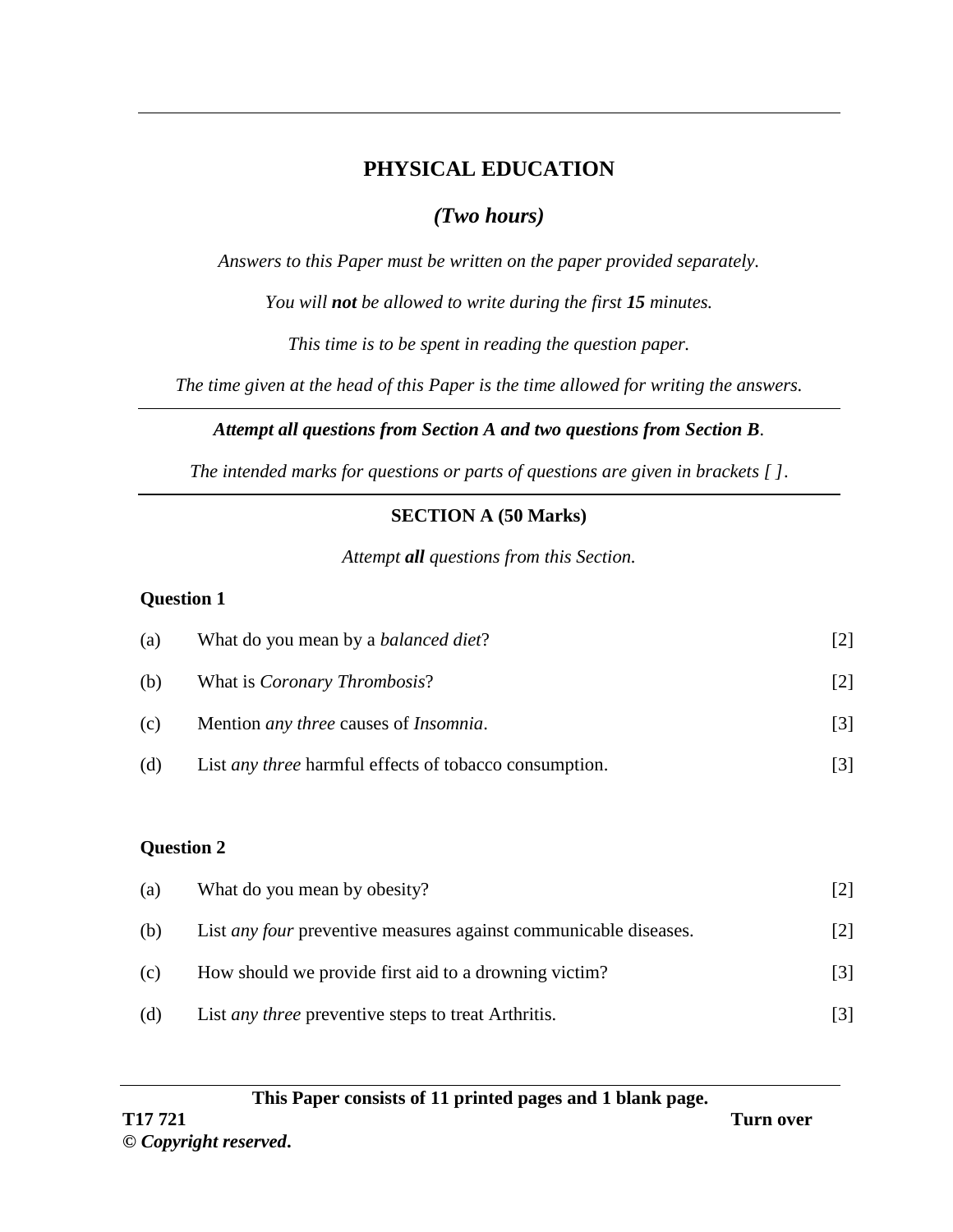# **Question 3**

| (a) | What is congenital disease?                                                                | $[2]$             |
|-----|--------------------------------------------------------------------------------------------|-------------------|
| (b) | What is meant by <i>Drug Abuse</i> ?                                                       | $\lceil 2 \rceil$ |
| (c) | Give <i>any three</i> preventive steps to avoid a heart attack.                            | $\lceil 3 \rceil$ |
| (d) | What <i>three</i> preventive measures would you take to check the spread of<br>Bronchitis? | -131              |

# **Question 4**

| (a) | What is a <i>Thomas splint</i> ?                        |                   |
|-----|---------------------------------------------------------|-------------------|
| (b) | Why should we avoid heavy meals at night?               | $\lceil 2 \rceil$ |
| (c) | Mention <i>any three</i> symptoms of bone injury.       |                   |
| (d) | Give <i>any three</i> preventive measures of poisoning. |                   |

| (a) | Mention <i>any four</i> preventive steps to minimize sports accidents.             | $[2]$             |
|-----|------------------------------------------------------------------------------------|-------------------|
| (b) | What do you mean by the term <i>dislocation</i> ?                                  | $[2]$             |
| (c) | What <i>three</i> points should be kept in mind in order to take care of our eyes? | $\lceil 3 \rceil$ |
| (d) | Name the causal agents for the following diseases:                                 | $\lceil 3 \rceil$ |
|     | Rabies<br>(1)                                                                      |                   |
|     | (ii) Pneumonia                                                                     |                   |
|     | (iii) Ring worm.                                                                   |                   |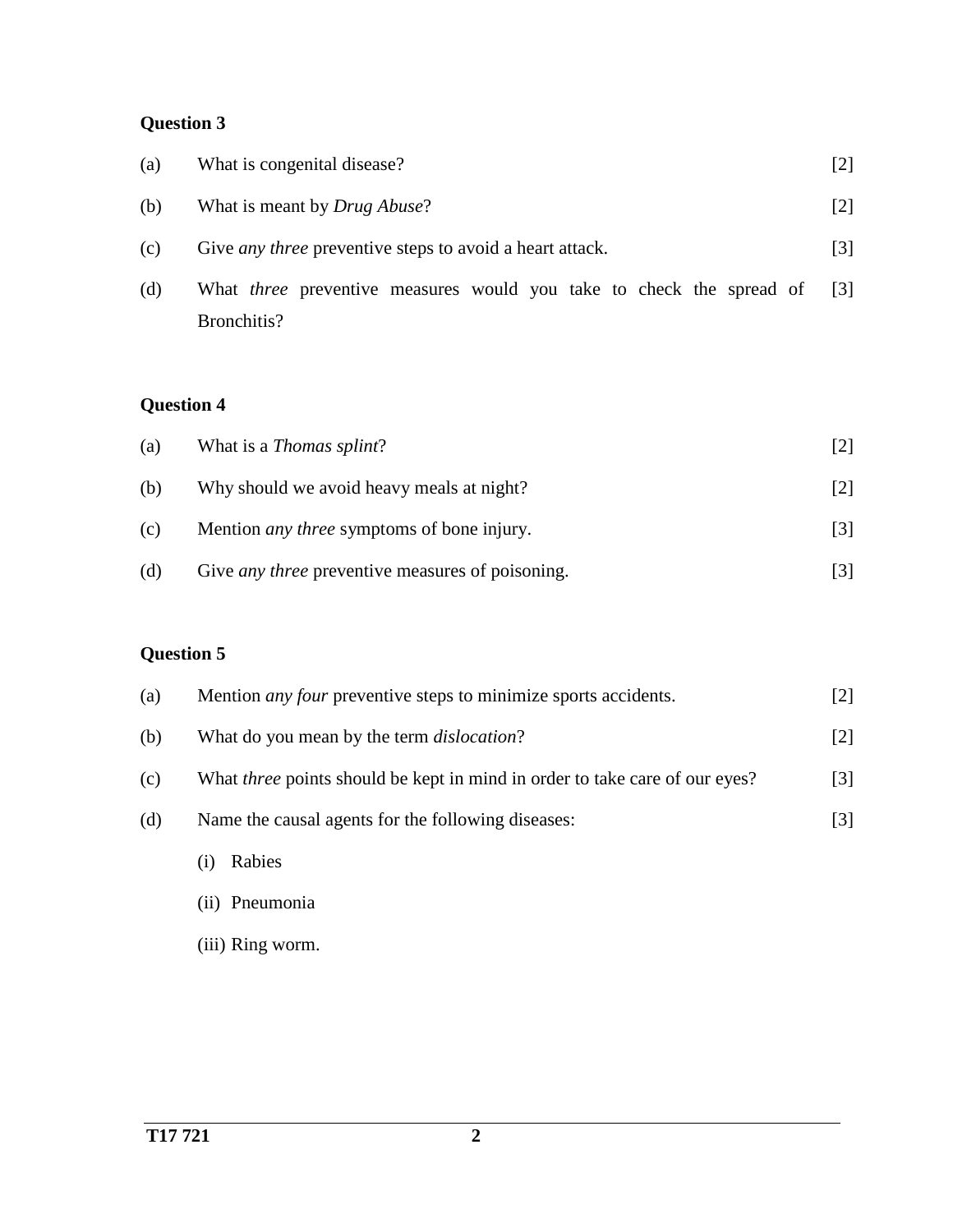#### **SECTION B (50 Marks)**

### *Attempt two questions from this Section.*

*You must attempt one question on each of the two games of your choice.*

### **CRICKET**

# (a) Explain the following: (i) A dot ball (ii) A runner (iii) An appeal (iv) A wide ball [8] (b) (i) Mention *any three* instances when umpire calls for a *NO ball*. (ii) When is a batsman considered to be out *stumped*? (iii) List *three* different types of strokes played by the batsman in front of the wicket. [9] (c) Explain the following terms: (i) Clean Bowled (ii) Hit wicket (iii) Handling the ball (iv) Run out [8] **Question 7** (a) Explain the following: (i) Bodyline bowling (ii) Declaration (iii) Power play [8]

(iv) Straight drive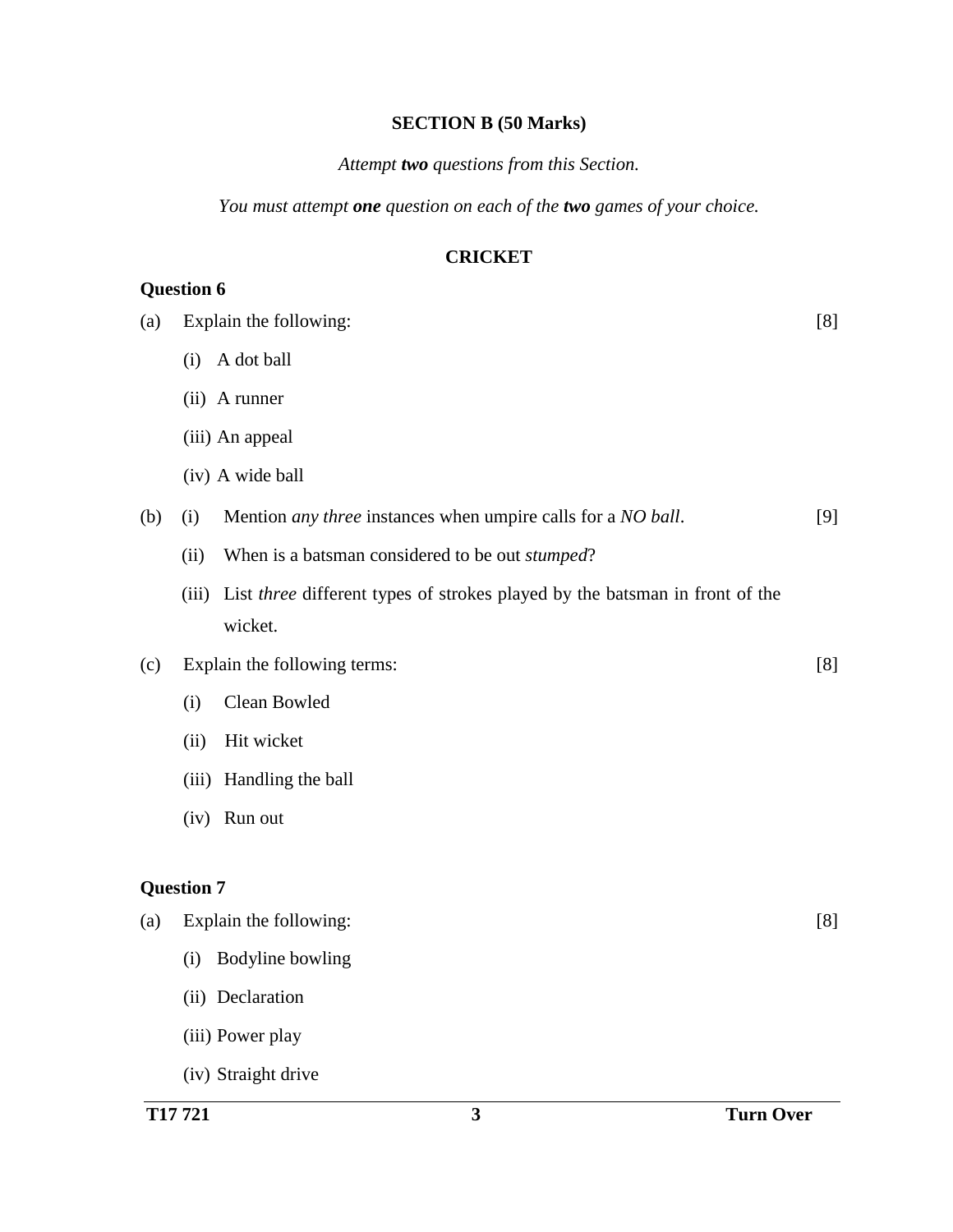- (b) (i) What is meant by *obstructing the field*? (ii) What is meant by the term *LBW*? (iii) Write *any three* duties of the umpire. [9] (c) (i) Write down any four 'off side' fielding positions in cricket. (ii) What are the signals for the following: 1. Short run 2. Power play [8]
	- 3. Bye
	- 4. Free hit

### **FOOTBALL**

- (a) (i) What is a *penalty arc* and why is it important? [8]
	- (ii) What do you mean by the term *indirect free kick*?
	- (iii) Write down the procedure to restart the game when the ball passes over the touch line.
	- (iv) Write down the procedure to restart the game when the ball is last touched by the defending player and passes over the goal line.
- (b) (i) State *any three* instances when the opposite team is awarded an *indirect free kick* for an offences committed by the goal keeper. [9]
	- (ii) Name the tool kit carried by the referee to conduct a football match.
	- (iii) State *any three* fouls when the referee shows a yellow card to a player during the game*.*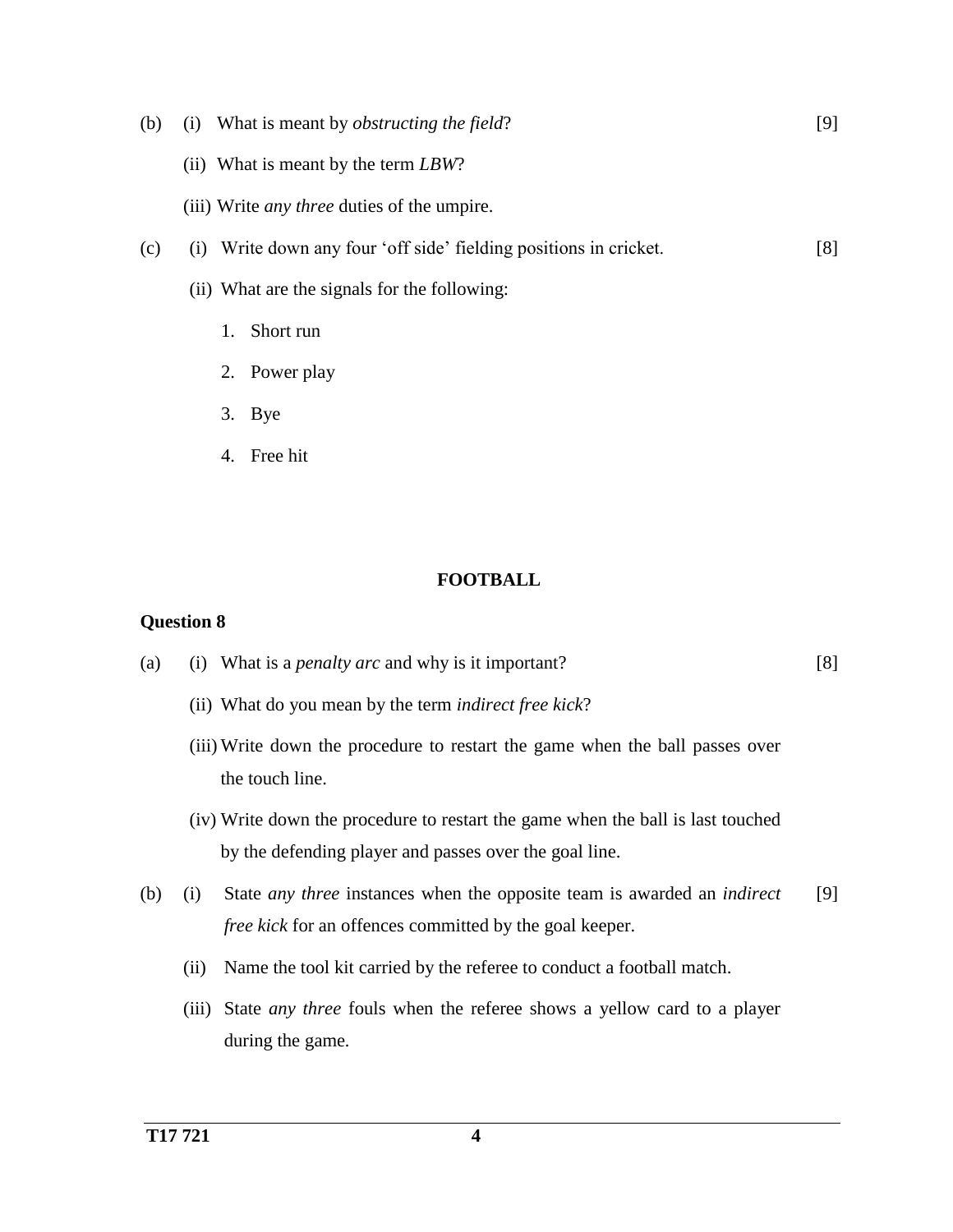- (c) (i) Explain in detail the procedure followed during *Tie-breaker* in the game of Football. [8]
	- (ii) State the following:
		- 1. duration of a football match (men and women).
		- 2. substitution allowed in a match.
		- 3. officials for conducting a football match.
		- 4. duration of *extra time*.

## **Question 9**

| (a) | (i)   | What do you mean by the term <i>Red Card</i> ?                                                  | [8] |
|-----|-------|-------------------------------------------------------------------------------------------------|-----|
|     | (ii)  | Explain the term 'Sudden death'.                                                                |     |
|     | (iii) | What is the distance between the goal posts and the height of the cross bar<br>from the ground? |     |
|     | (iv)  | Give the measurement of the goal area in football.                                              |     |
| (b) | (i)   | List <i>any three</i> duties to be performed by the captain of the team.                        | [9] |
|     | (ii)  | Mention <i>any three</i> duties of the referee before the match.                                |     |
|     | (iii) | State <i>any three</i> duties of the fourth official.                                           |     |
| (c) |       | Explain the following:                                                                          | [8] |
|     | (i)   | Trapping                                                                                        |     |
|     | (ii)  | Tackling                                                                                        |     |
|     | (iii) | Dribbling                                                                                       |     |
|     |       |                                                                                                 |     |

(iv) Kicking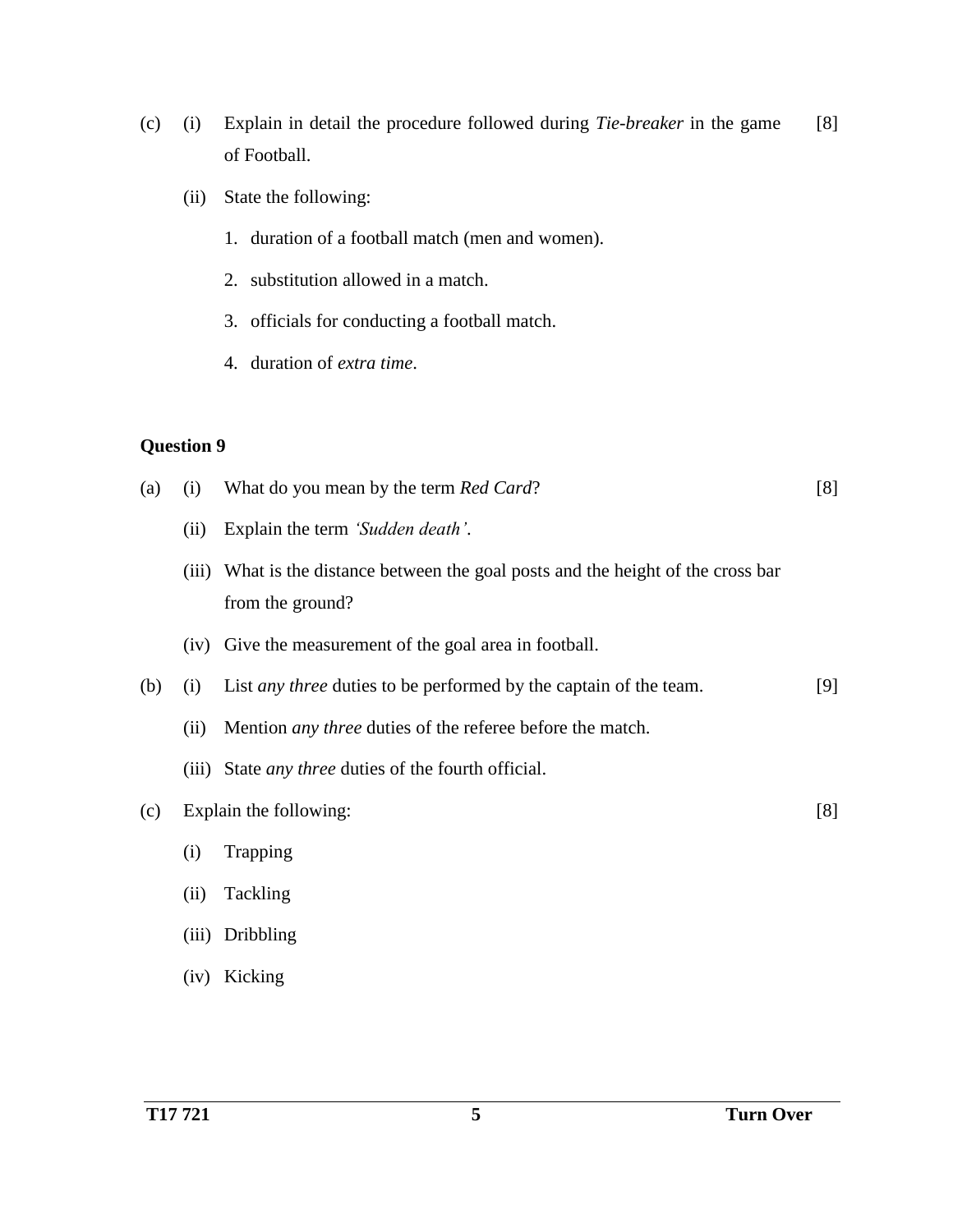## **HANDBALL**

|     | <b>Question 10</b>                                                                                      |     |
|-----|---------------------------------------------------------------------------------------------------------|-----|
| (a) | Write the following:                                                                                    | [8] |
|     | Duration of the game (men and women).<br>(i)                                                            |     |
|     | (ii) Duration of the <i>extra time</i> and <i>time out</i> .                                            |     |
|     | (iii) Weight of the ball (men and women).                                                               |     |
|     | (iv) Circumference of the ball (men and women).                                                         |     |
| (b) | How is a goal scored?<br>(i)                                                                            | [9] |
|     | (ii) How does a player advance with the ball?                                                           |     |
|     | (iii) List <i>any three</i> occasions when the clock is stopped during the game?                        |     |
| (c) | What are the dimension of the playing area?<br>(i)                                                      | [8] |
|     | (ii) Where is the penalty line marked on the field?                                                     |     |
|     | (iii) What is the shape of the handball and what material is used in the<br>construction of a handball? |     |
|     | (iv) What do you understand by the term <i>Fake</i> ?                                                   |     |
|     | <b>Question 11</b>                                                                                      |     |
| (a) | Draw a neat diagram of a handball court giving all its measurements.                                    | [8] |
| (b) | List three duties of a Recorder.<br>(i)                                                                 | [9] |
|     | (ii) When is a corner throw awarded?                                                                    |     |
|     | (iii) What is the utility of the Goal area?                                                             |     |
| (c) | Define the following terms:                                                                             | [8] |
|     | A double-dribble<br>(i)                                                                                 |     |
|     | A line cut<br>(ii)                                                                                      |     |
|     | (iii) A goal-throw                                                                                      |     |
|     | (iv) An Over time                                                                                       |     |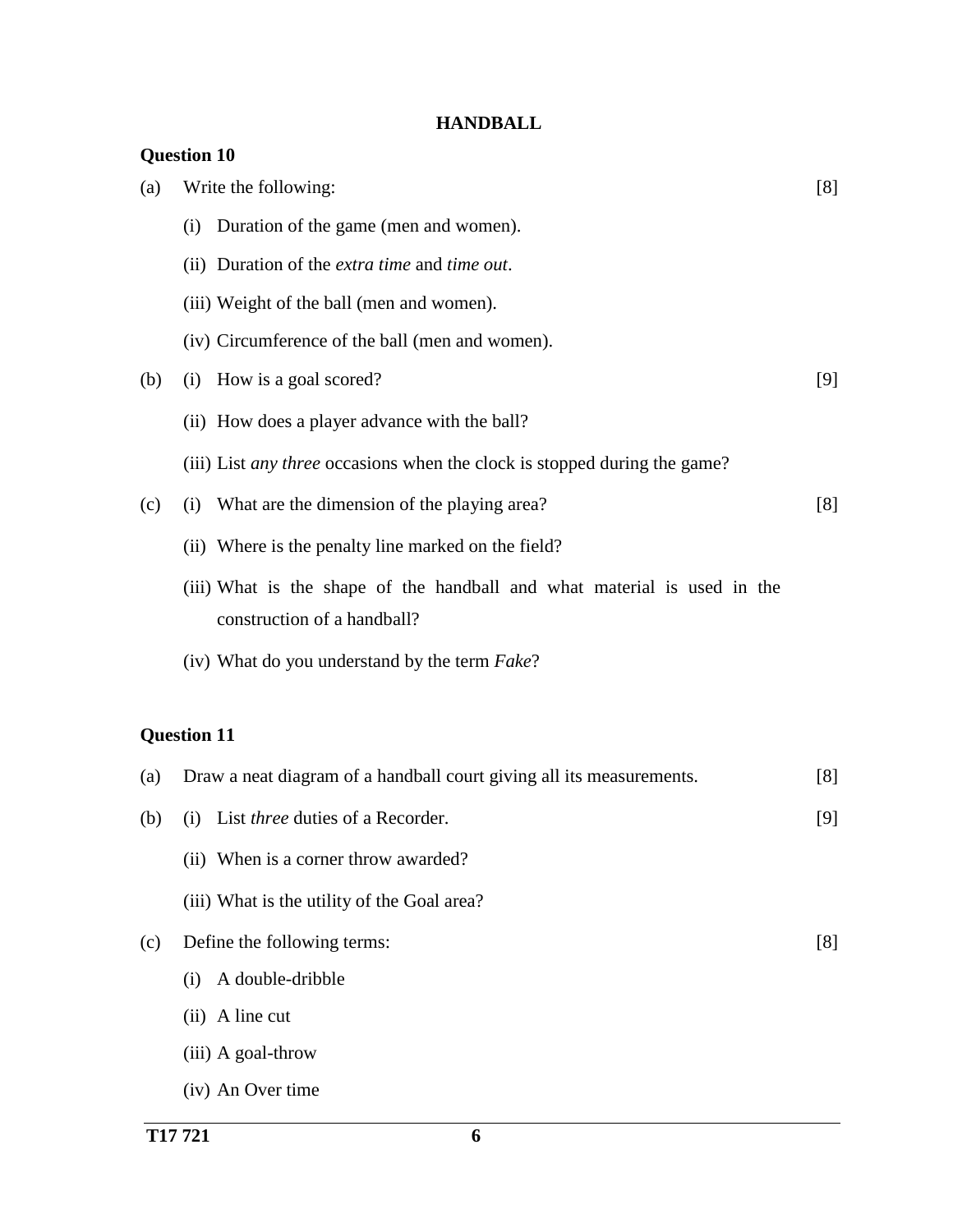## **HOCKEY**

| (a)                |      | Explain the following:                                                                      | [8] |
|--------------------|------|---------------------------------------------------------------------------------------------|-----|
|                    |      | (i) Carried                                                                                 |     |
|                    |      | (ii) Back stick                                                                             |     |
|                    |      | (iii) A corner                                                                              |     |
|                    |      | (iv) A penalty stroke                                                                       |     |
| (b)                | (i)  | List three offences by defenders which are penalized with a penalty<br>corner against them. | [9] |
|                    | (ii) | List <i>any six</i> instances when a referee blows the whistle for a foul.                  |     |
| (c)                | (i)  | What is the procedure for taking a penalty corner?                                          | [8] |
|                    | (ii) | What signal shall the umpire give for the following?                                        |     |
|                    |      | 1. Goal scored                                                                              |     |
|                    |      | 2. Dangerous play                                                                           |     |
|                    |      | 3. Obstruction                                                                              |     |
|                    |      | 4. Penalty corner                                                                           |     |
|                    |      |                                                                                             |     |
| <b>Question 13</b> |      |                                                                                             |     |
| (a)                |      | Write down the following:                                                                   | [8] |
|                    | (i)  | Height of the corner flag post.                                                             |     |
|                    |      | (ii) Duration of the game (men and women).                                                  |     |

- (iii) Dimensions of the goal posts.
- (iv) Weight of the *ball* and weight of the *stick*.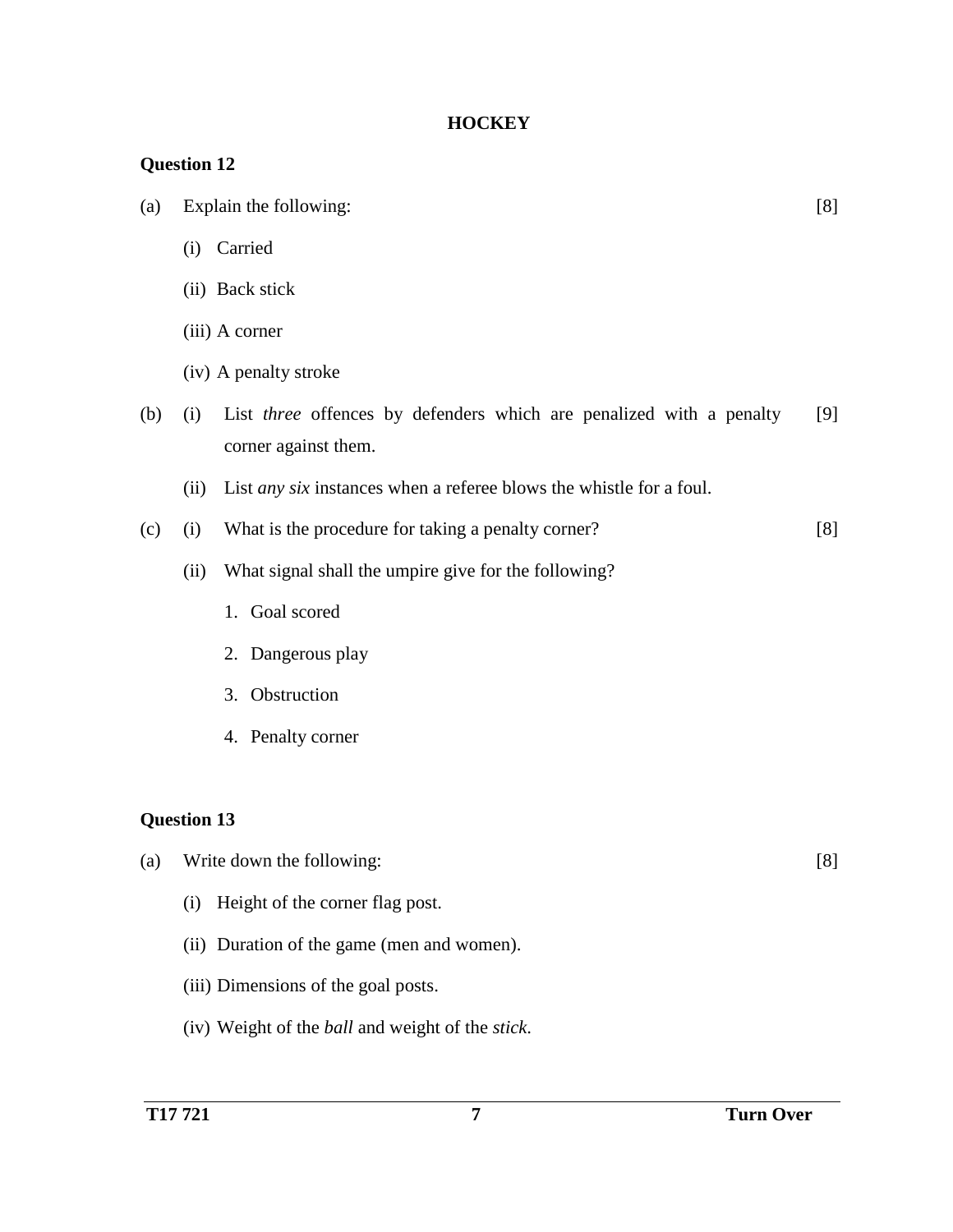- (b) (i) When is a player awarded a *push in*? What minimum distance should be observed by the player of the opposite team during a *push in*? [9]
	- (ii) When is a goal considered to have been scored in a match?
	- (iii) Write *any three* duties of the referee.
- (c) Draw a neat diagram of the hockey field with its measurements. [8]

### **BASKET BALL**

| <b>Ouestion 14</b> |      |                                                                                          |     |
|--------------------|------|------------------------------------------------------------------------------------------|-----|
| (a)                | (i)  | Name the types of <i>time-outs</i> .                                                     | [8] |
|                    |      | (ii) What do you mean by <i>pivot-foot</i> ?                                             |     |
|                    |      | (iii) Name any four fundamental skills in Basketball.                                    |     |
|                    |      | (iv) Write <i>any two</i> duties of the Time keeper.                                     |     |
| (b)                | (i)  | What is the duration of the game? How is this time divided?                              | [9] |
|                    | (ii) | List any six player fouls which are noted over the score sheet by the table<br>official. |     |
| (c)                | (i)  | Write the procedure to start the game.                                                   | [8] |
|                    |      | (ii) List <i>any four</i> technical equipment used by the table officials.               |     |
| <b>Question 15</b> |      |                                                                                          |     |
| (a)                | (i)  | Write <i>any two</i> conditions when a team forfeits the right of play.                  | [8] |
|                    |      | (ii) Give the signals for the following:                                                 |     |
|                    |      | Jump ball<br>1.                                                                          |     |
|                    |      | 2.<br>Charged time out                                                                   |     |
|                    |      | Technical foul<br>3.                                                                     |     |
|                    |      | Double foul<br>4.                                                                        |     |

- 5. Travelling
- 6. Time in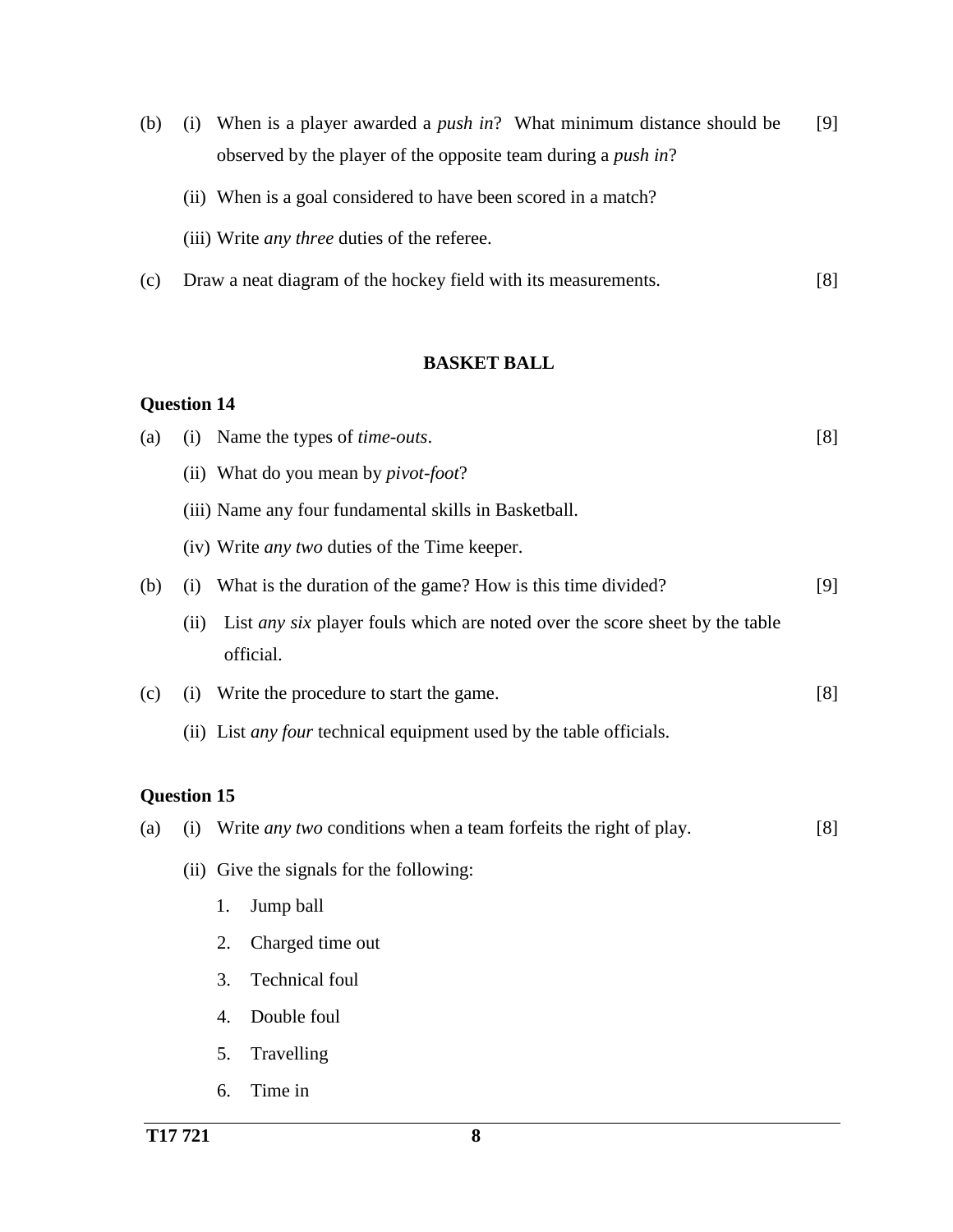| (b) | State <i>any three</i> violations when opponents gain the possession of the ball.<br>(i) | [9] |
|-----|------------------------------------------------------------------------------------------|-----|
|     | (ii) What is a <i>centre circle</i> ? What are its dimension?                            |     |
|     | (iii) What is <i>front pivot?</i>                                                        |     |
| (c) | Write down the following:                                                                | [8] |
|     | '24' second rule<br>(i)                                                                  |     |
|     | (ii) '8' second rule                                                                     |     |
|     | (iii) '5' second rule                                                                    |     |
|     | (iv) '3' second rule                                                                     |     |
|     |                                                                                          |     |
|     | <b>VOLLEY BALL</b>                                                                       |     |
|     | <b>Question 16</b>                                                                       |     |
| (a) | Define the following terms:                                                              | [8] |
|     | A double touch.<br>(i)                                                                   |     |
|     | (ii) Ball out of play.                                                                   |     |
|     | (iii) A disqualification                                                                 |     |
|     | (iv) Service.                                                                            |     |
| (b) | (i) Enumerate any three duties of each of the following:                                 | [9] |
|     | A line judge<br>1.                                                                       |     |
|     | A scorer<br>2.                                                                           |     |
|     | A coach<br>3.                                                                            |     |
| (c) | Mention <i>any four</i> acts of breach which are punishable.<br>(i)                      | [8] |
|     | (ii) Explain <i>legal</i> and <i>illegal</i> substitution in volleyball.                 |     |
|     |                                                                                          |     |
|     | <b>Question 17</b>                                                                       |     |
| (a) | When and by whom was the game volleyball invented?<br>(i)                                | [8] |
|     | (ii) List down the equipment used by a volleyball player.                                |     |
|     |                                                                                          |     |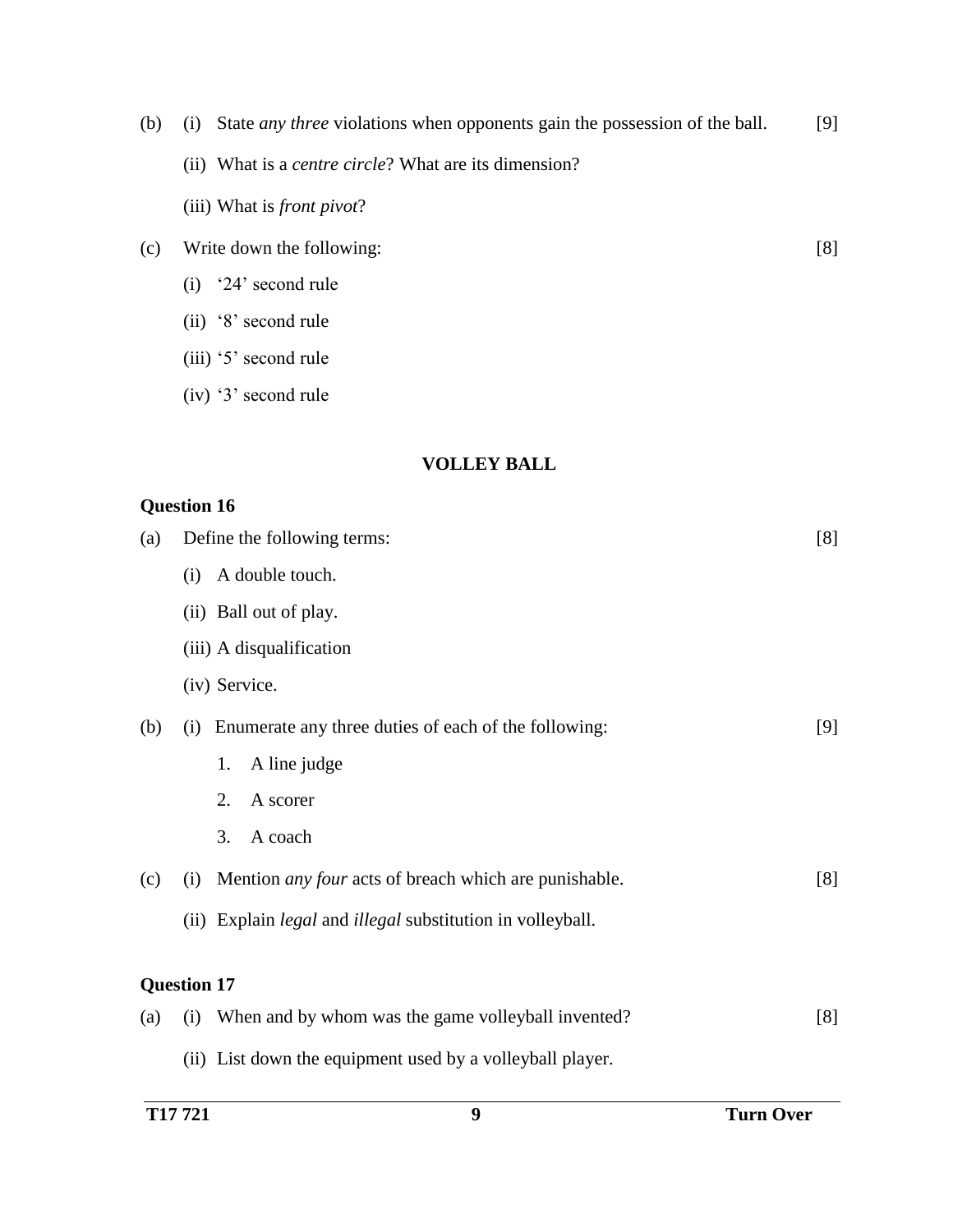- (iii) Define the following terms:
	- 1. Positional fault
	- 2. Rotational fault
- (b) (i) Explain how a set and a match is won by a team. [9]
	- (ii) What is *delay*? What are the various ways in which a game may be delayed?
	- (iii) How many legal interruptions are allowed in a game? Who grants the legal Interruptions?

[8]

- (c) Briefly explain the following terms:
	- (i) Service zone.
	- (ii) Substitution zone.
	- (iii) An attack line.
	- (iv) A substitution.

### **SOFTBALL**

| (a) | What name is given to the Softball playing field?<br>(1)                                   | [8] |
|-----|--------------------------------------------------------------------------------------------|-----|
|     | (ii) Explain what is meant by <i>fair territory</i> and <i>foul territory</i> in Softball. |     |
|     | (iii) Give the number of batter's boxes in Softball and their dimensions.                  |     |
| (b) | Describe an officially approved Softball and its measurement.<br>(1)                       | [9] |
|     | (ii) When is the ball legally put into play by the umpire?                                 |     |
|     | (iii) When is a ball called <i>fair</i> in softball?                                       |     |
| (c) | Define the following terms:                                                                | [8] |
|     | A foul ball.<br>(i)                                                                        |     |
|     | (ii) An illegal pitcher.                                                                   |     |
|     | (iii) A play ball.                                                                         |     |
|     | (iv) The strike zone.                                                                      |     |